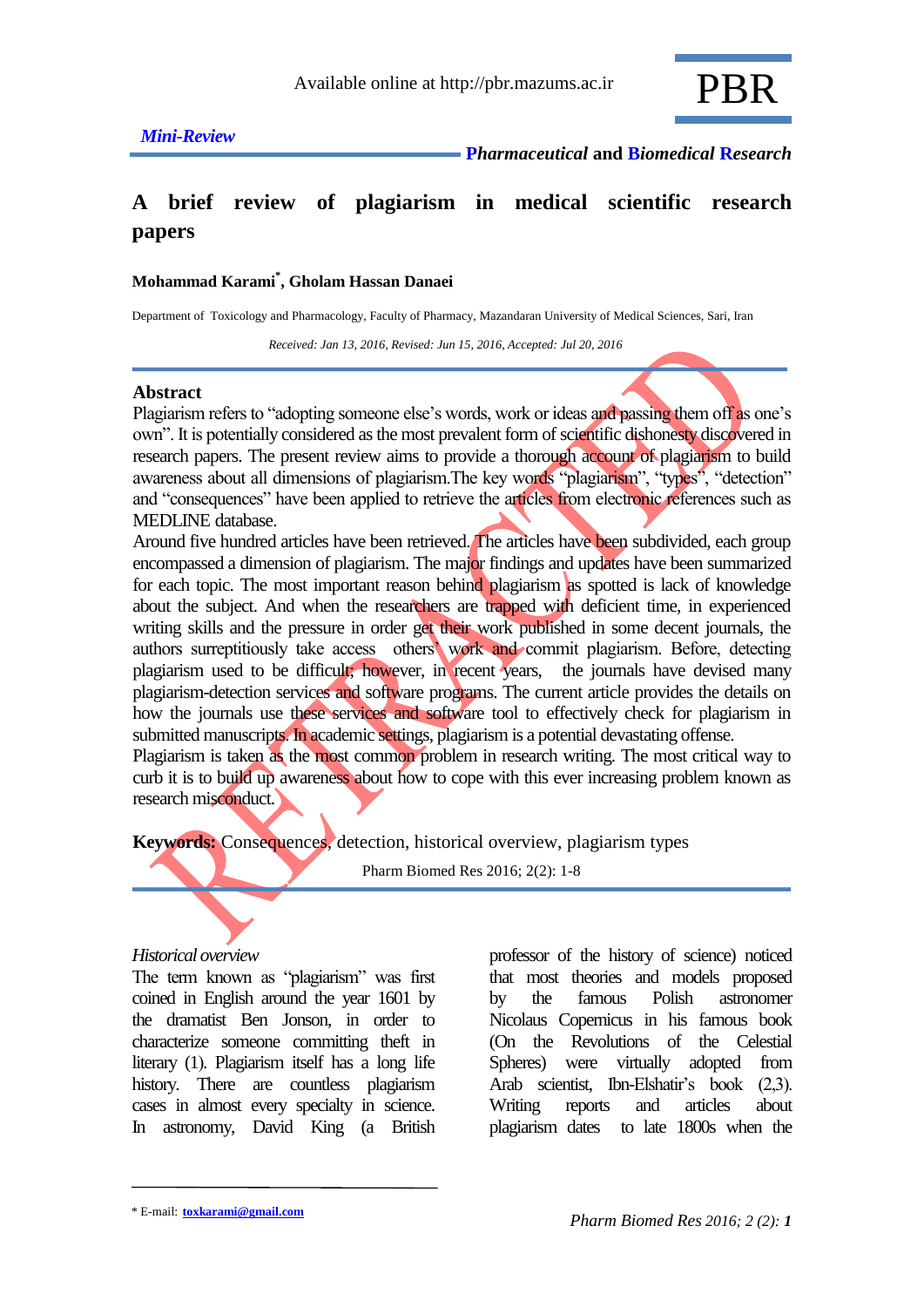first article written by Halsted G.B was published in "Science" in 1896 titled "complement or plagiarism" (4). From that time on, more than five hundred articles discussing plagiarism related issues have been published in "Medline" databases (5, 6, 7, 8).

#### *Terms and definitions*

Plagiarism refers to the condition when someone states that an idea or its expression belongs to him/her that actually is someone else's. Dictionaries define plagiarism as "the act of adopting someone else's work or ideas and passing them off as one's own". Moreover, it can be stated as "using another author's language, thoughts, ideas, or statements, and or portraying them as one's own authentic work but not endorsing the source  $(9, 10)$ . The term plagiarize is taken from the Latin word plagiary to kidnap. So a plagiarist is the one committing plagiarism.

#### *Problem magnitude*

Plagiarism is of various research misconducts forms including the results fabrication, the data falsification, the data misinterpretation, special conclusions drawing and information or ideas plagiarism in a research report  $(11)$ . Misconduct covers violating confidentiality and/or authorship publication in the recent years, and research has grown as a popular industry. More than 7.1 million researchers worldwide are passionately competing to get their research published in over 25,000 journals. These researchers are tense to get their work published in prestigious journals. When this pressure accompanies with insufficient time, no research skills and easily accessing information and articles available on the internet, plagiarism rate rises. In 2010, Nature

Publishing issued a report on an alarmingly growing plagiarism level. Twenty-three percent of the submitted articles have been turned down due to plagiarism (12). Plagiarism commonality differs from community to community as the rates display from 11 to 19% in medical institutions (13, 14). The rates go up where the concepts as intellectual property and copyrights are not fully perceived and are not accurately honored. As the intention says, plagiarism can either be unintentional or intentional. The former form of plagiarism is usually observed among students and young researchers. The latter one basically results from unawareness of the limits related to getting other sources' data and pieces of writing. Unintentional plagiarism is also due to lack of skills how to properly approve the data sources and quote the work of others (15). Intentional plagiarism is usually to intentionally copy others' work and provide it as though it is of one's own. Copying large pieces of an article deliberately intending to blind the reader to consider them as original is known as intentional plagiarism. Legally speaking, no distinction can be made between intentional and unintentional plagiarism forms; both incur legal or financial penalties and can ruin a writer's prestige (16). Thus, it is imperative for the person to appreciate how unintentional plagiarism occurs and what measures to take to be protected against it. Anyone going to submit their work has to check it in advance.

#### *Plagiarism types*

According to the nature of the plagiarized production, plagiarism can occur in many types, including plagiarism of ideas, text, designs, collusion, self-plagiarism, patch writing and many others (differences are summarized in Table 1).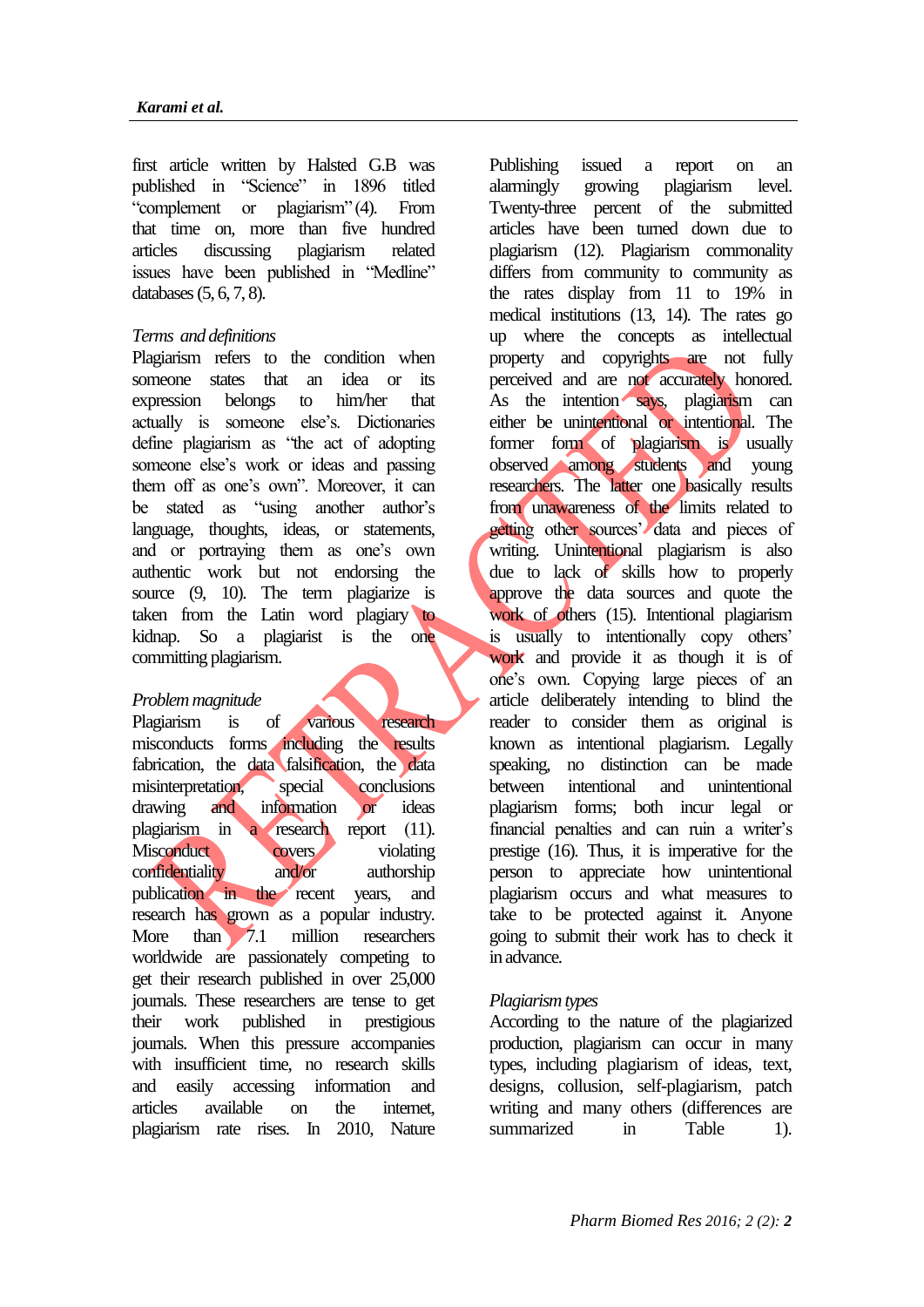# **Table 1** Plagiarism Types

| <b>Number</b>           | Type of plagiarism              | <b>Explanation</b>                                  |
|-------------------------|---------------------------------|-----------------------------------------------------|
| $\mathbf{1}$            | Plagiarism of Ideas             | <b>Explanation</b> in Text                          |
| $\overline{2}$          | Plagiarism of Text              | <b>Explanation</b> in Text                          |
| 3                       | Self-plagiarism                 | <b>Explanation</b> in Text                          |
| $\overline{\mathbf{4}}$ | Collusion                       | <b>Explanation</b> in Text                          |
| 5                       | Patch writing                   | <b>Explanation</b> in Text                          |
|                         |                                 | A: Paraphrasing another's words by                  |
| 6                       | Plagiarism of Structure         | changing sentence construction or word              |
|                         |                                 | choice with citation                                |
|                         |                                 | <b>B:</b> Paraphrasing while maintaining original   |
|                         |                                 | sentence construction with acknowledging            |
|                         |                                 | the source                                          |
|                         |                                 | <b>A:Incorrect:</b> Plagiarism means reproducing    |
|                         |                                 | someone else's words, ideas or findings and         |
| 7                       | Plagiarism of Words             | displaying them as one's own with no                |
|                         |                                 | suitable acknowledgement.                           |
|                         |                                 | <b>B: Correct:</b> Plagiarism is the "reproduction" |
|                         |                                 | of someone else's words, ideas or findings          |
|                         |                                 | and presenting them as one's own without            |
|                         |                                 | proper acknowledgement.                             |
| 8                       | <b>Sources Not cited</b>        | 1- The Ghost Writer 2- The Photocopy                |
|                         |                                 | 3-The Potluck article 4-The Poor conceal            |
|                         |                                 | 5-The attempt of laziness                           |
|                         |                                 | 6-The Self-Stealer 7-The Self-Stealer               |
| $\boldsymbol{9}$        | Cited<br>Sources                | 1-The Forgotten Footnote 2-Misinformer              |
|                         |                                 | 3- The Too-Perfect Paraphrase                       |
|                         |                                 | 4- The Resourceful Citer 5- The Perfect Crime       |
|                         | <b>Intentional Plagiarism</b>   | 1-Passing off as one's own pre-written              |
| 10                      |                                 | papers from the Internet or other sources           |
|                         |                                 | 2-Copying an essay or article from the              |
|                         |                                 | Internet, on-linesource3-Cutting and pasting        |
|                         |                                 | from more than one source to createa paper          |
|                         |                                 | without quoting or giving credit.                   |
| 11                      | <b>Unintentional Plagiarism</b> | 1- Paraphrasing poorly 2- Quoting poorly 3-         |
|                         |                                 | Citing poorly                                       |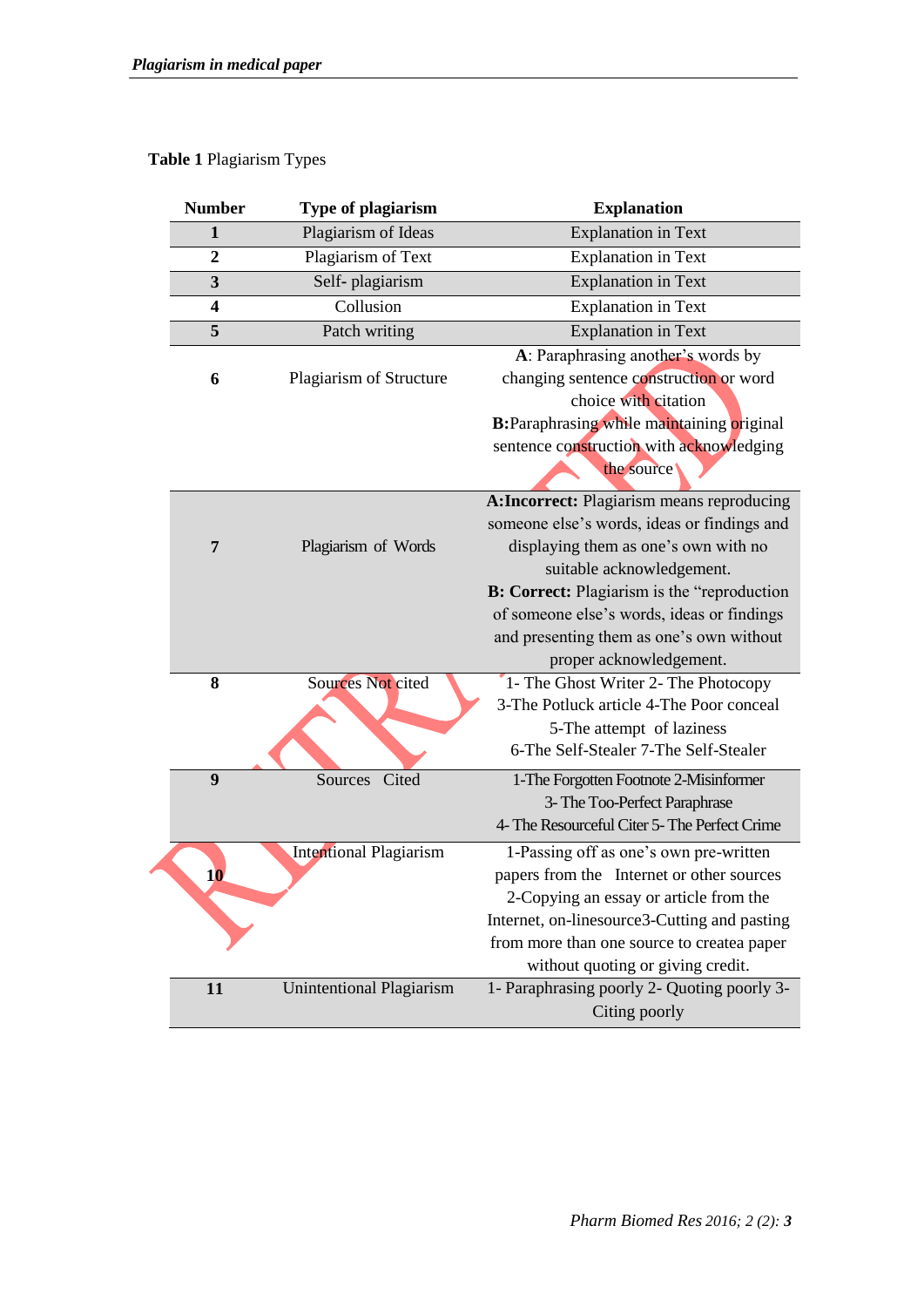#### *Karami et al.*

#### *Plagiarism of ideas*

stealing a novel idea or theorygiven anywhere. The plagiarist thenperforms research according to this idea/ theory and provides it as though it is of his own without crediting the source.

#### *Plagiarism of text*

This form is also known as "word-toword" (copy-cut-paste) writing. This occurs when a researcher takes an entire paragraph from another source and includes it in his own research writing.

## *Self-plagiarism*

This happens when a researcher uses substantial parts of his study in two diverse publications employing similar findings or illustrations without referring to it.

## *Collusion*

Asking someone else to write a piece of work for the plagiarist who then presents it as his own.

#### *Patch writing*

by patch writing, we mean copying pieces of another one work and altering a few of the words or the word order to look as the original one.

#### *Causes behind plagiarism*

Misbelief: a lot of researchers assume that to adopt the whole paragraphs from diverse articles and insert them in their writing is approved provided that they name the references at the end. What results will be a recent paper with some meaningful parts in "copy-cut-paste" format, defined as plagiarism. The articles with Poor time management and writing under stress, when submitted in this format are disapproved by the journals or might seem fascinating when published.

Immature writing skills: a piece of scientific writing is a language exposed to development over time. The critical tool to acquire this skill is perpetually reading literature and practicing scientific writing. By passing time, writing research articles turns as gratifying.

## *Intentional plagiarism*

as stated before, one of the most important reasons behind plagiarism is the demanding pressure the researchers and academic staff undergo to publish their research papers: the "publish or perish" rule. Such researchers feel obliged to publish research papers in order to access funds, demonstrate their academic competency, hold on with their profession and achieve better posts in their career hierarchy (17, 18).

## *Plagiarism outcomes*

The committee called "Committee on Publication Ethics" (COPE) is the prestigious one providing the guidelines for publication ethics worldwide. COPE has published many guidelines for authors and editors. In 2006, COPE published some flowcharts for the editors to make a difference between the inferior and superior plagiarism types. When superior plagiarism is detected in an issued paper after being printed, the outcomes it bears can ruin the fame of not only the plagiarist but also of the coauthors, the journal critics and editors and of the institution the plagiarist is affiliated to. Multiple sanctions forms can be taken by the editor against the plagiarist author, ranging from a letter giving the details in cases of inferior plagiarisms that mirror misunderstanding the concept, that happens in different ways ranging from formal letters sent to the plagiarist's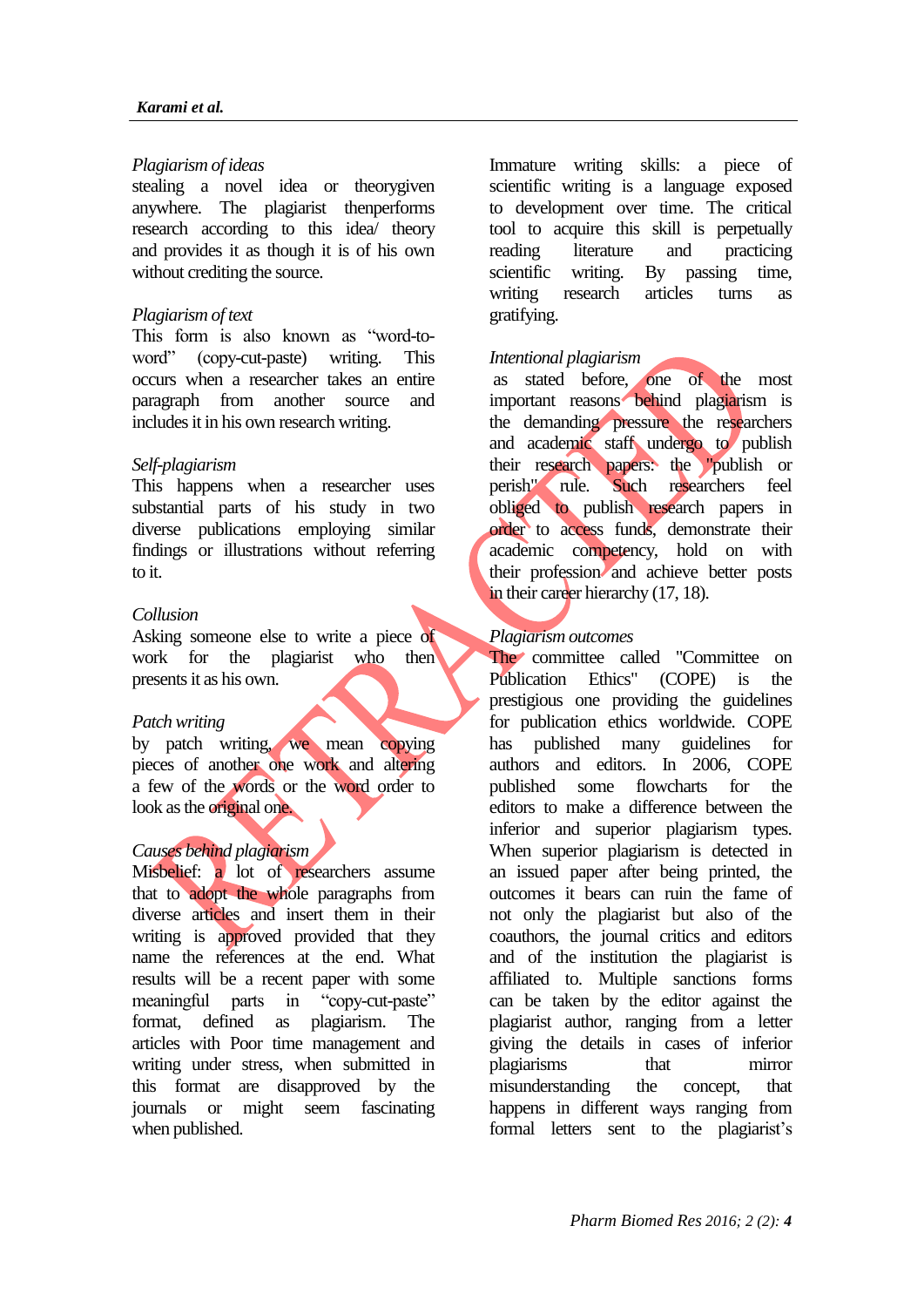institution heads, to inform them about refusing the author or their institution in case of submitting in future to renouncing and reporting to the medical councils (19). Renouncing refers to article being withdrawn after publication when it is found out that the article research is fake. Renouncing can occur for some reasons including mistaken data, wrong conclusions, not being proper to be used as a basis for wouldbe research, false claim of authorship, double publication and plagiarism. Renouncing rate has gone up to ten times more in the last few decades. When faced with renouncing, the article is not entirely deleted from the journal web site or the databases, but the title, the authors list and their affiliations are preserved plus the term "renounced" beside the title, an action that is strongly destructive for the authors' fames. To demand a certain article to be renounced is usually given to the journals' editors by the author(s) of the article, their institution or by the peer experts detecting some misconduct in the research. Having addressed and proved the wrong action, the paper will be renounced or retracted. There are many examples in which plagiarism takes a heavy toll, that is, authors and writers lose their job  $(20, 21)$ .

# *Legal measures for plagiarism*

Among the academic settings, committing plagiarism by the students, professors or researchers is taken as academic deceit or fraud, and the ones committing this crime are subjected to academic penalties, such as dismiss. Plagiarism sanctions vary for the undergraduate and postgraduate students, covering one of the following cases: A-To redo the assignment/paper, B-To fail the assignment/paper,

C-To redo the class degree or D-To fail the degree (22).

# *How is plagiarized writing detected?*

Before, plagiarized work used to be detected by the editors and it mainly depended on personal experience. Each author has a special writing style. The act of copying and pasting from different authors can be easily identified by professional editors and reviewers. Recently, some software-based services have been devised for plagiarism detection in scientific publications. Some of these software services are free, while others are commercial; the potentials of these software devices differ in plagiarism detection (23).

Virginia Bioinformatics Institute offers ETBLAST as a free service This service is able to detect identical matches between two articles in several databases including Medline. It is available on the website: <http://etest.vbi.vt.edu/etblast3/.Turnitin>

plagiarism detection software is another tool. Turnitin is a popular global program supplied by I Paradigms and it is used by teachers and professors. The institutions are required to pay annual fees to access this service for their staff and students. Another famous service is iThenticate, which is also supplied by IParadigms (23). Lately, the journals which employ plagiarism-detection software check the submitted articles before their publication approval to avoid post-publication retractions (20).

These services can detect matching percentage between the submitted article and the original sources. No exact agreed-upon "percentage of match" exists in the world above which a manuscript is deemed plagiarized; however, some institutions and journals consider figure range as 20% and 30%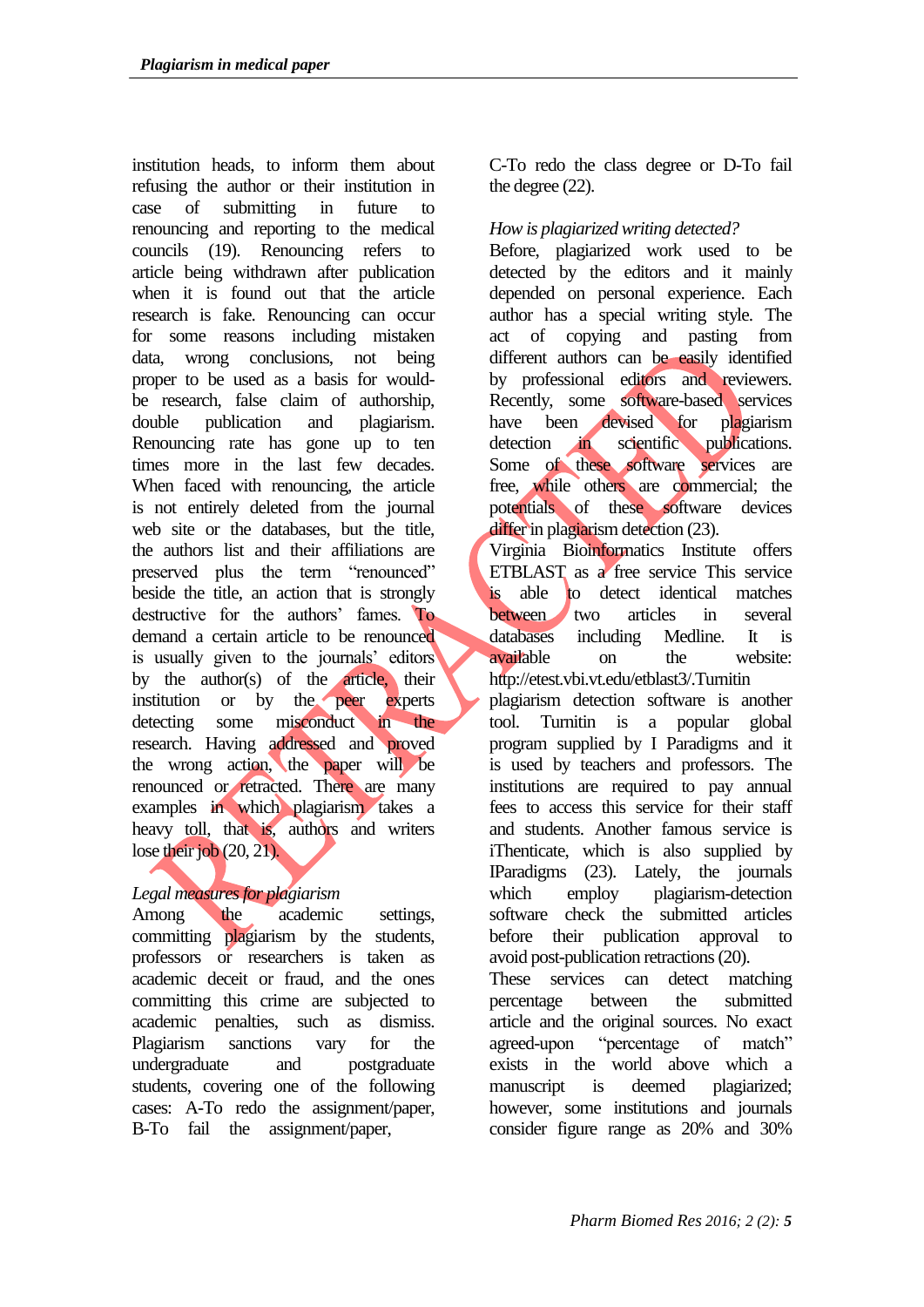based on which a manuscript can be turned down due to plagiarism (24, 25). These software programs are not sufficiently used to make a decision about the plagiarized work (after comparing the submitted written document and the original work). Each case has to be judged to the related context. So in order for editors to make appropriate decisions, some meaningful input is required (20).

#### *Solutions*

Supplying plagiarism-free scientific writing is a common responsibility that any medical institution has. This responsibility is on the shoulders of three key members of the institution: the students/ junior researchers, the experts/senior staff and the institution itself. Here, some recommendations are given for each group that may help to solve the ever growing problem of plagiarism:

#### *For students and junior researchers*

To avoid plagiarism, when ever no other one's idea, opinion, theory, facts, statistics, graphs, drawings or any piece of information is adopted in their own research, source credit (i.e., mentioning references) is a must. In case of including the exact words from another source in a piece of writing, these words should be put between quotation marks " " followed by crediting the source. As a scientific fact is taken from an original article, it should be written in the author's own words, not an exact copy of the paragraph from the source. This is known as "paraphrasing" and does not change the scientific facts. Even if another person's writings are paraphrasing, the source has to be credited. Using one of the plagiarismdetection services (aforementioned) is

effective to distinguish the plagiarized pieces of writing not detected in the new manuscript  $(25, 26)$ .

## *For experts and senior researchers*

It is a demanding task in particular for new junior researchers to writing an article; they have to be supported by the senior researchers. Supervisors, tutors and the mentors require their junior researchers' assistance to draw an outline for the entire writing subject. Then the subject can be split into several small pieces. And the supervisors can agree with the students/juniors to set a deadline for each piece and discuss it with the student/junior researcher how to enrich writing the next piece of writing. Scholarly writing requires training and practice like any other skill, and particularly for junior researchers, and for senior experts, it needs patience and time (26).

## *For institutions*

The most fundamental step to block plagiarism is to make sure that the institution students and researchers are equipped with the adequate knowledge about plagiarism, its forms, types, outcomes and how to avoid committing it. As stated, it is well understood/known that the students and researchers will perceive the issue of plagiarism thoroughly and will appreciate its seriousness better in case of being delivered in interactive workshops and seminars rather than in lectures, oral advice or warnings. Several plagiarism-detection services and software programs have been made accessible as the practical tools for both students and experts; the students are able to check their writing for pieces that may have an exact match in the previously published articles, and the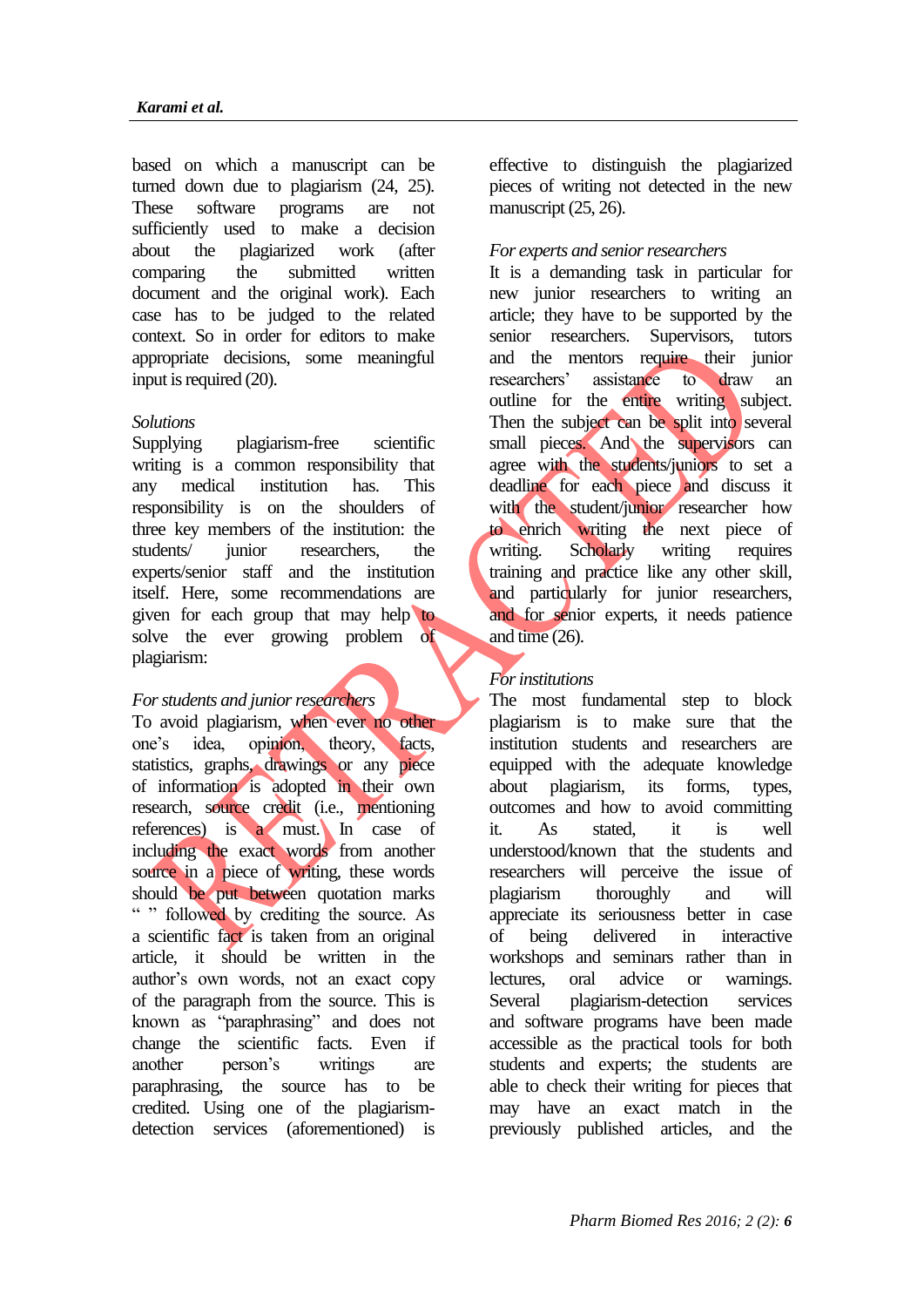senior staff and journals are also capable to compare the submitted articles with the plagiarized work. These services can greatly assist to lower the rate of plagiarism within the institutions. And the senior staff is required to pay attention that ahead of employing plagiarism-detection services, they should ensure that the students get the meaning behind plagiarism and how to dodge it. A software tool to detect plagiarism helps to discover the sources containing the identical text as the submitted one. Any decision to judge any work as the plagiarized one has to be made cautiously and when both the submitted paper and the suspected source are meticulously cross-checked (26, 27).

#### **References:**

- 1. Valpy F. Etymological dictionary of the Latin language: Adegi graphics LLC; 1999.
- 2. SalibaG. Theory and observation in Islamic astronomy the work of Ibn-Al of Damascus. J Hist Astronomy 1987: 18- 35.
- 3. King DA. Astronomy in the service of Islam: variorum; 1993.<br>4. Halsted GB.
- GB. Compliment plagiarism. Science 1896;4:877-8.
- 5. Masic I. Plagiarism in scientific publishing. Acta Inform Med 2012; 20: 208–13.
- 6. Meerloo JA. Plagiarism and identification. Arch Gen Psychiatry 1964; 11: 421- 424.
- 7. Nathan MH. Variations of plagiarism. AJR Am J Roentgenol 1994; 163: 727-  $-30.$
- 8. Palca J. Plagiarism dispute. Clinical researchers at odds. Nature 1989;338: 192.
- 9. Oxford English dictionary. 11 ed 2008.
- 10. Dictionary M-W. Marriam-Webster dictionarsry; 2014.
- 11. Guraya S, London N, Guraya S. Ethics in medical research. J MicroscUltrastruct 2014; 2: 121-26.
- 12. Maurer HA, KappeF, Zaka B, Plagiarism – a survey, J. Universal Comput. Sci (JUSC) 2006;12:1050–84.
- 13. Bazdaric K, Bilic-Zulle L, Brumini G, Petrovecki M. Prevalence of plagiarism

#### **Conclusion**

Plagiarism is the most prevalent issue in research writing. And the best strategy to evade this problem getting aggravated is to build up the knowledge on it. To hold workshops and make plagiarism-detection software available in the institutions can be required tools to guard against plagiarism. Besides, trust and honesty inextricably intertwined with the ethics of scientific research; what violates these values is plagiarism that paves the ground for distrust and consequently, averts scientific progress.

> in recent submissions to the CroatianMedical Journal. Sci Eng Ethics 2012; 18: 223-39.

- 14. Bilic-Zulle L, Frkovic V, Turk T, Azman J, PetroveckiM. Prevalence of plagiarism among medical students. Croat Med J 2005; 46:126–131.
- 15. Das N, Panjabi M. Plagiarism: why is it such a big issue for medical writers? Perspect Clin Res 2011; 2:67-71.
- 16. Freckelton I. Plagiarism in law and medicine: challenges for scholarship, academia, ublishers and regulators. J Law Med2010; 17: 645-59.
- 17. Ambrose CT. Plagiarism of ideas. Benjamin Rush and Charles Caldwelle a student-mentor dispute. Pharos Alpha Omega Alpha-Honor Med Soc Alpha Omega Alpha 2014; 77:14-23.
- 18. Triggle CR, Triggle DJ. What is the future of peer review? Why is there fraud in science? Is plagiarism out of control? Why do scientists do bad things? Is it all a case of: "all that is ecessary for the triumph of evil is that good men do nothing" Vasc Health Risk Manag 2007; 3:39-53.
- 19. Reyes BH. Plagiarism in scientific publications. Rev Medical Chile 2009; 137:7-9.
- 20. Andreescu L. Self-plagiarism in academic publishing: the anatomy of a misnomer. Sci Eng Ethics 2013; 19:775-97